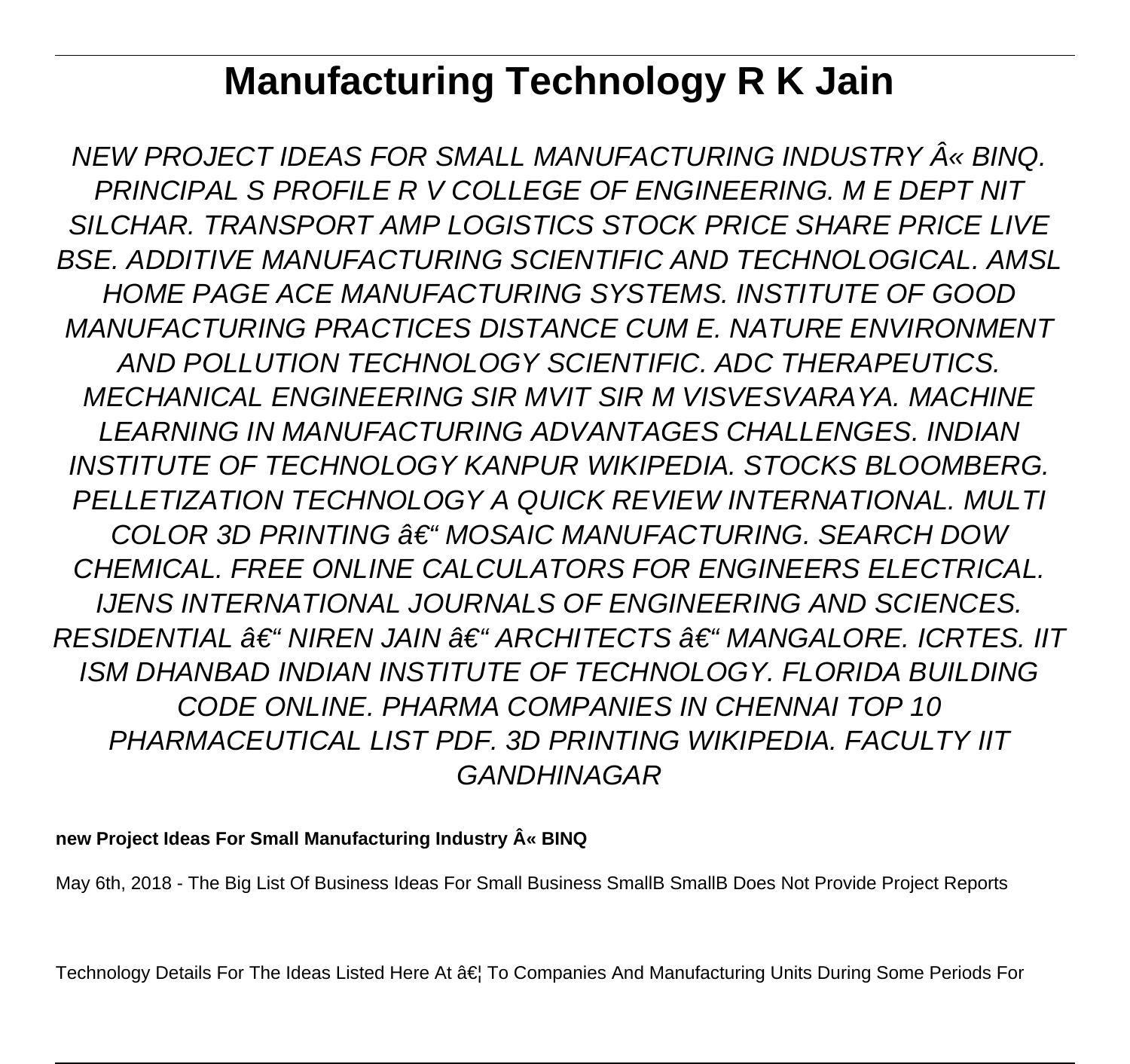Some Fee'

#### '**principal s profile r v college of engineering**

april 30th, 2018 - dr k n subramanya principal professor dept of industrial engineering and management r v college of engineering mysore road bengaluru  $\hat{a} \in \hat{a}$ 560 059''**M E Dept NIT Silchar**

May 2nd, 2018 - The mission of the Department of Mechanical Engineering National Institute of Technology Silchar is as follows To impart instruction training and awareness to students to meet the technological and socio economical needs of the country'

## '**Transport amp Logistics Stock Price Share Price Live BSE**

May 1st, 2018 - The sector page gives you all the information you need about any manufacturing and services sectors for all the listed Indian companies All news notices stock advice brokerage reports earnings information and price performance for all stocks within these sectors is provided'

## '**Additive manufacturing scientific and technological**

April 27th, 2018 - Additive manufacturing scientific and technological challenges market uptake and opportunities'

## '**amsl home page ace manufacturing systems**

may 5th, 2018 - ace manufacturing systems ltd is one of the largest cnc machine tool builders in india today the company has expertise in manufacturing of cnc vertical machining centers cnc horizontal machining centers and in providing manufacturing solutions centered around these products' '**Institute of Good Manufacturing Practices Distance cum e**

May 6th, 2018 - IGMPI offers regular part time or distance e learning courses in Good Manufacturing Practices Quality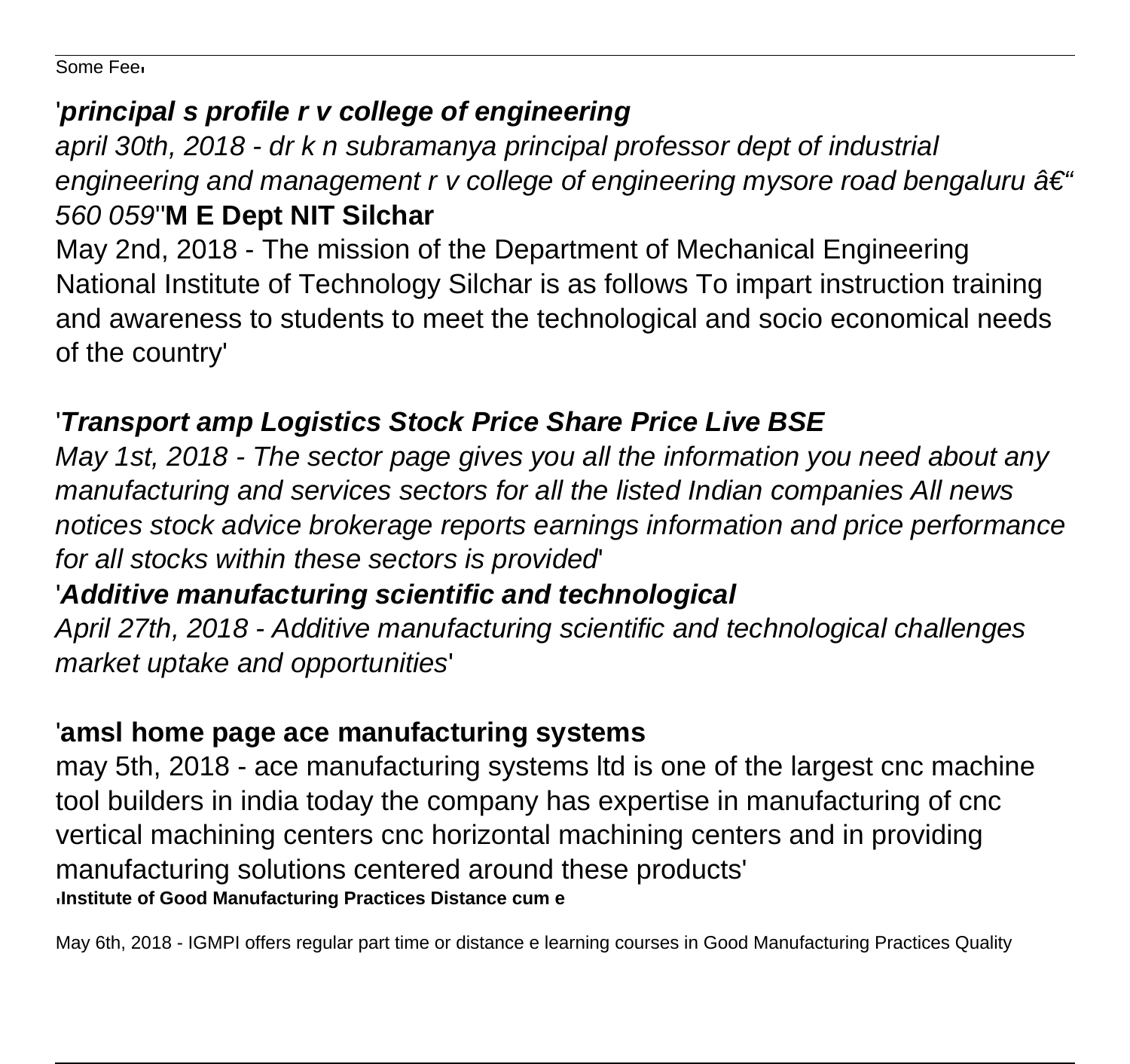Assurance and Quality Control GLP IPR Pharmacovigilance CEP''**Nature Environment and Pollution Technology**

#### **Scientific**

May 2nd, 2018 - Nature Environment and Pollution Technology is a quarterly Scientific Research Journal devoted on

environmental aspects and published in March June September and December every year'

#### '**ADC Therapeutics**

April 30th, 2018 - ADC Therapeutics Is Focused On The Development Of Proprietary PBD Based Antibody Drug Conjugates For The Treatment Of Both Solid And Hematological Cancers'

## '**Mechanical Engineering Sir MVIT Sir M Visvesvaraya**

May 1st, 2018 - Department of Mechanical Engineering was established in 1986 The Department has been recognized as R amp D Centre by Visvesvaraya Technological University Belgaum for carrying out Research activities leading to M Sc Engg and Ph D Degrees'

'**machine learning in manufacturing advantages challenges**

june 23rd, 2016 - the nature of manufacturing systems faces ever more complex dynamic and at times even chaotic

behaviors in order to being able to satisfy the demand for high quality products in an efficient manner it is essential to utilize

all means available'

#### '**Indian Institute of Technology Kanpur Wikipedia**

April 30th, 2018 - Indian Institute of Technology Kanpur also known as IIT Kanpur or IITK is a public engineering institution located in Kanpur Uttar Pradesh It was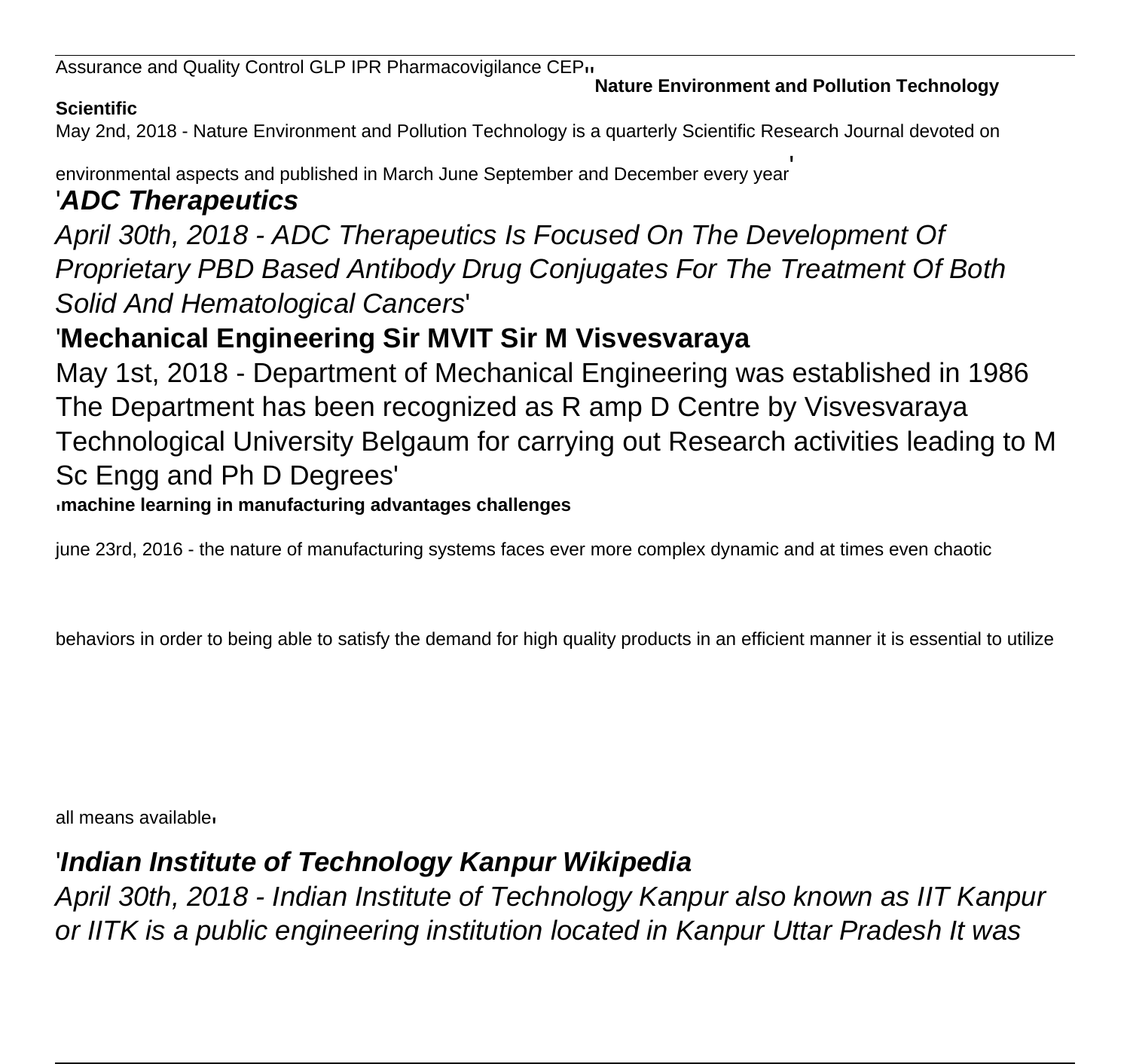#### declared to be an Institute of National Importance by the Government of India under the Institutes of Technology Act'

#### '**Stocks Bloomberg**

May 1st, 2018 - Connecting decision makers to a dynamic network of information people and ideas Bloomberg quickly and

accurately delivers business and financial information news and insight around the world'

## '**PELLETIZATION TECHNOLOGY A QUICK REVIEW INTERNATIONAL April 30th, 2018 - PELLETIZATION TECHNOLOGY A QUICK REVIEW HTML Full Text PELLETIZATION TECHNOLOGY A QUICK REVIEW Kammili Lavanya V Senthil And Varun Rathi Department Of Pharmaceutics JSS College Of Pharmacy A Constituent College Of JSS University Mysore Ooty The Nilgiris Tamil Nadu India**'

## 'MULTI COLOR 3D PRINTING â€" MOSAIC MANUFACTURING MAY 2ND, 2018 - THE PALETTE LETS YOU PRINT WITH MULTIPLE FILAMENTS ON YOUR SINGLE EXTRUDER 3D PRINTER WITH NO WIRES OR MODIFICATIONS'

#### '**search dow chemical**

may 1st, 2018 - search for dow products careers events and more'

#### '**Free Online Calculators for Engineers Electrical**

May 2nd, 2018 - calculators engineering mechanical electrical electronics design construction manufacturing consultant layout software chemical plastic polymers' '**ijens international journals of engineering and sciences**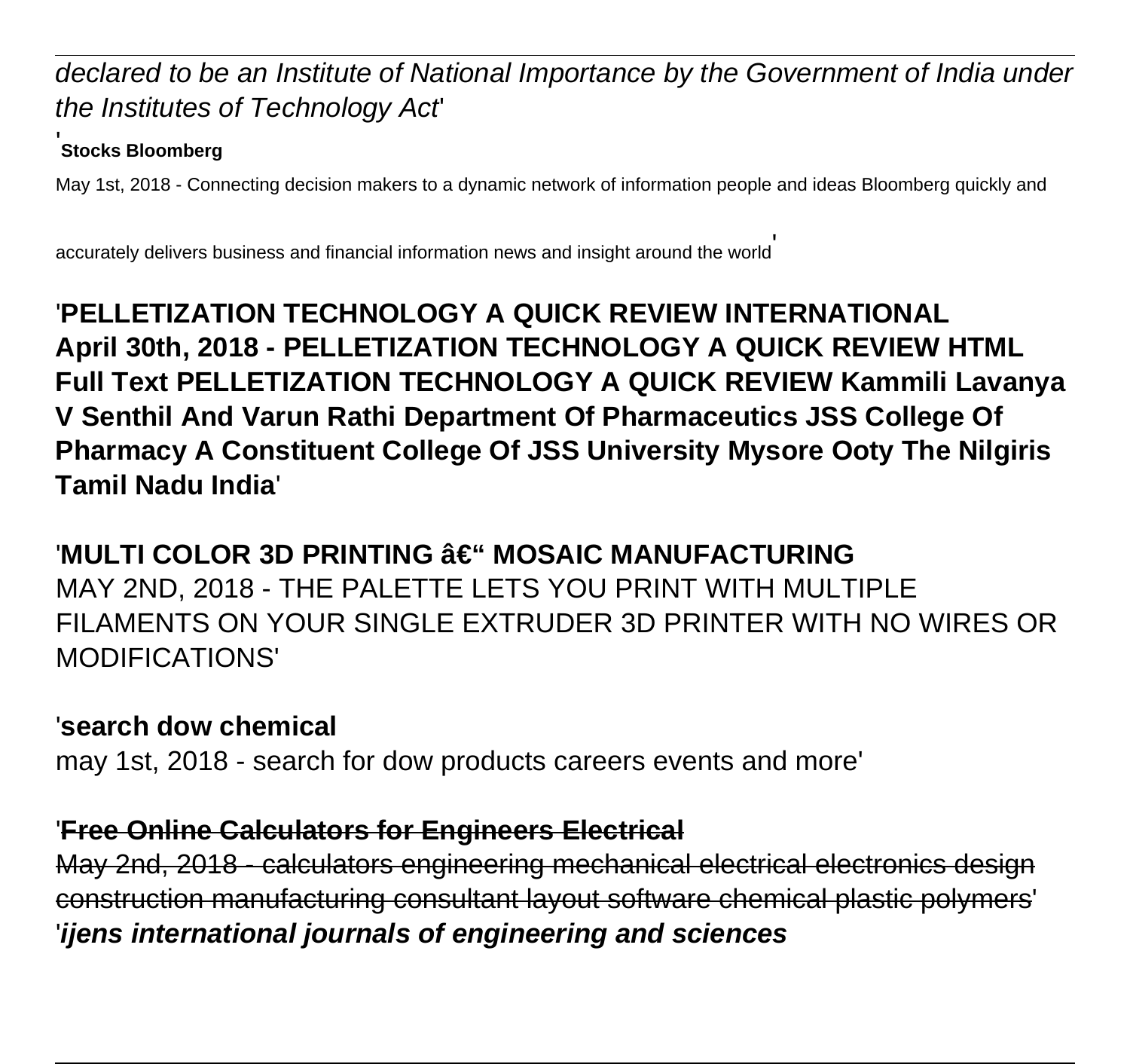april 29th, 2018 - ijens rpg ijens researchers promotion group editors reviewers researchers authors ijens rpg join now international journals of engineering and sciences ijens is a newly published set of international journals encompassing all the fields of engineering applied sciences amp computer technology' 'residential – niren jain – architects – mangalore may 1st, 2018 - niren jain â $\epsilon$ " architects â $\epsilon$ " mangalore architecture interiors landscaping heritage building conservation renovations regional environmental planning''**ICRTES**

April 29th, 2018 - International Conference On Recent Trends In Engineering Amp Sciences International Conference On

Recent Trends In Engineering Amp Sciences'

## '**IIT ISM DHANBAD INDIAN INSTITUTE OF TECHNOLOGY**

MAY 1ST, 2018 - MAIN CAMPUS INDIAN INSTITUTE OF TECHNOLOGY DHANBAD JHARKHAND INDIA 826004 PHONE 0326 2235001 2235004 FAX 0326 2296563 TELEPHONE DIRECTORY''**florida building code online april 29th, 2018 - you can search for products by fl number or by any search criteria each criteria selected narrows the scope of your search so be sure to start broad by selecting only one or two criteria**' '**Pharma Companies in Chennai Top 10 Pharmaceutical List PDF**

May 6th, 2018 - Pharma Companies in Chennai Top 10 Pharmaceutical List PDF is complete Pharma companies in Chennai Tamil Nadu with contact details address and reviews'

#### '**3D printing Wikipedia**

May 2nd, 2018 - 3D printing is any of various processes in which material is joined or solidified under computer control to create a three dimensional object with material being added together such as liquid molecules or powder grains being fused

together 3D printing is used in both rapid prototyping and additive manufacturing AM'